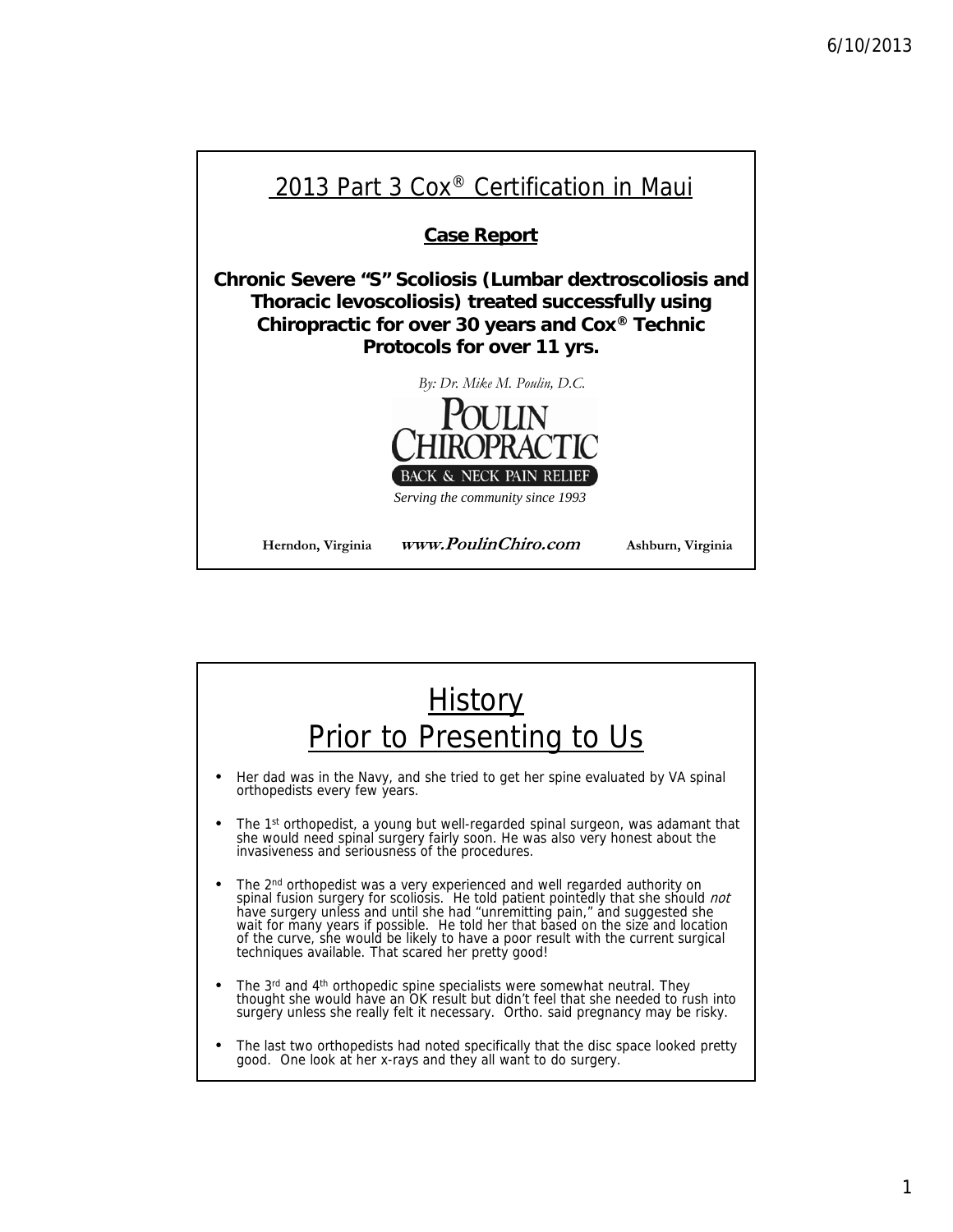### Chief Complaint

- After years of seeing a chiropractor with results, new chiropractor came into that office. Her chiropractic treatments were not helping any more but rather making her worse. Maybe too forceful.
- Presented to our office on 4/15/2002.
- General neck, mid-back, and LBP. Moderate to severe ache pain and tightness.
- LBP avg. "7-8" and neck and midback pains were a "5-6" on 0-10 V.A.S. All areas were constant pains.
- Her condition was aggravated with sitting and prolonged standing.
- Pain was minimal when she laid down on her back.
- 5<sup>th</sup> grade classmates.

# Examination Findings **Abnormal findings:** Dejerine's in her lower back • + Kemp's in the L5 vertabrae. • + SLR with raising right leg, painful in the back. • + Yeoman's on the right. • Normal Deep Tendon Reflexes and Muscle Strength All lumbar R.O.M. were painful and limited radiating pain down his left lateral leg to his knee (S1). • + General cervical, thoracic and lumbar areas were painful on palpation and percussion. Mild muscle spasms and tightness noted in entire spine.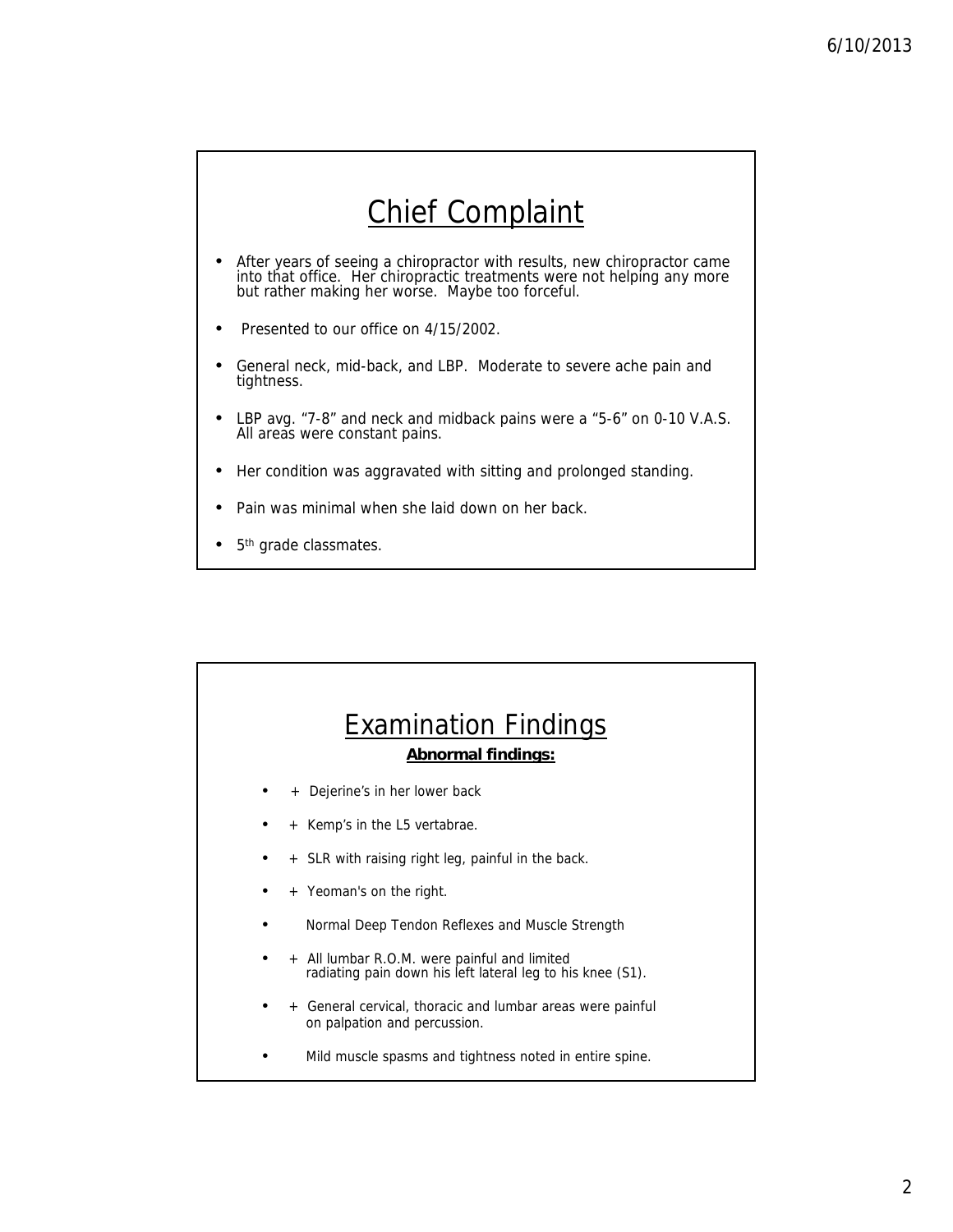

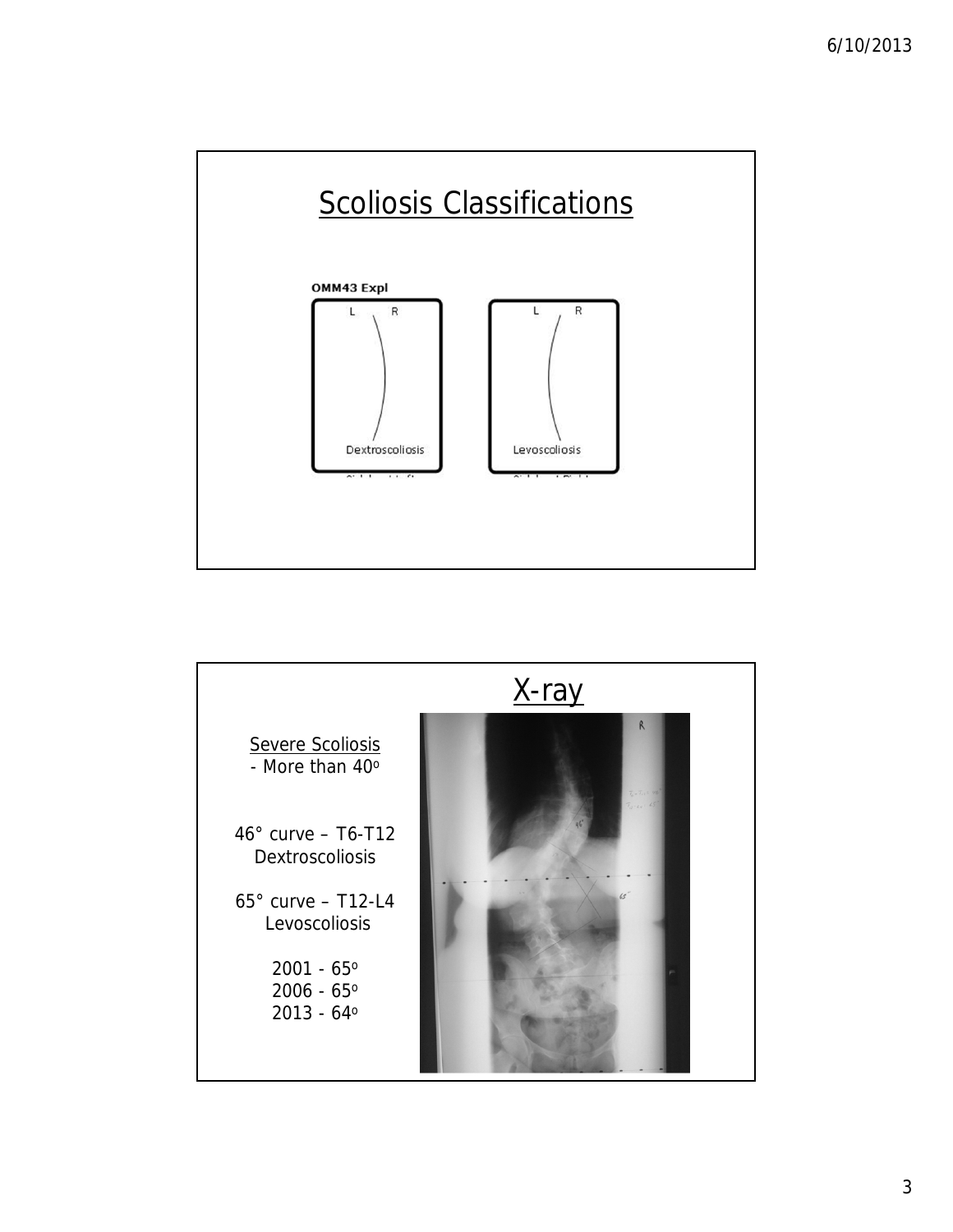### **Diagnosis**

- 737.30 Idiopathic Scoliosis
- 722.52 Lumbar disc degeneration (Mild)
- 739.4 Sacroiliac Segmental Dysfunction
- 739.2 Thoracic Segmental Dysfunction
- 739.1 Cervical Segmental Dysfunction
- 728.85 Muscle spasm

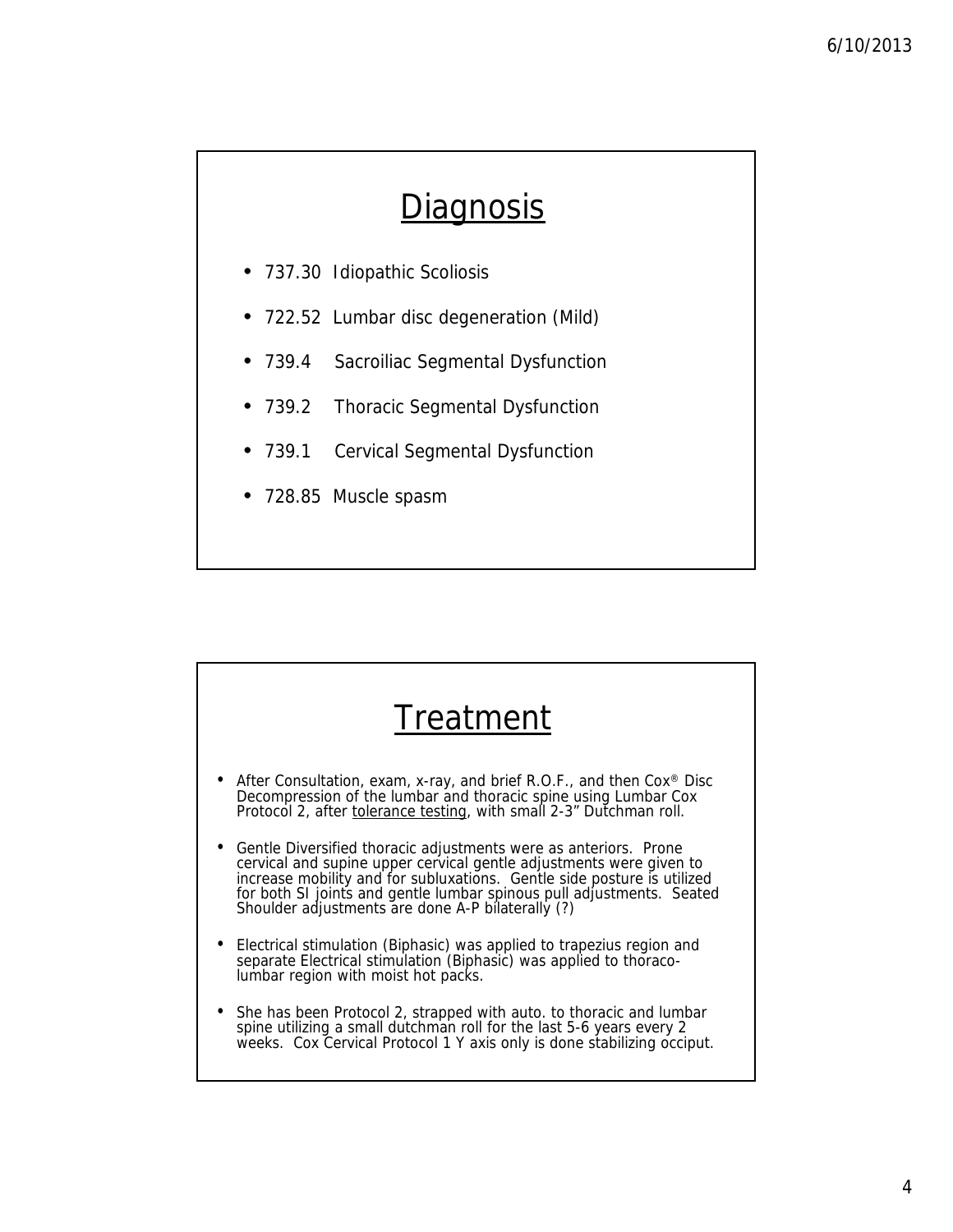#### **Recommendations**

- 3x a week for 4 weeks for the 1 month.
- 2x a week for 4 weeks, 1x a week for many months.
- Due to the severity of all her conditions, maintenance chiropractic care is 1 visit every 3 weeks.
- Goal: Keep spinal motion, prevent advancement in scoliosis and minimize degeneration.
- After 1st month of treatments and minimal flare-ups, we prescribed Cox® Red Sheet of 10 LB exercises, 1-6. Core.

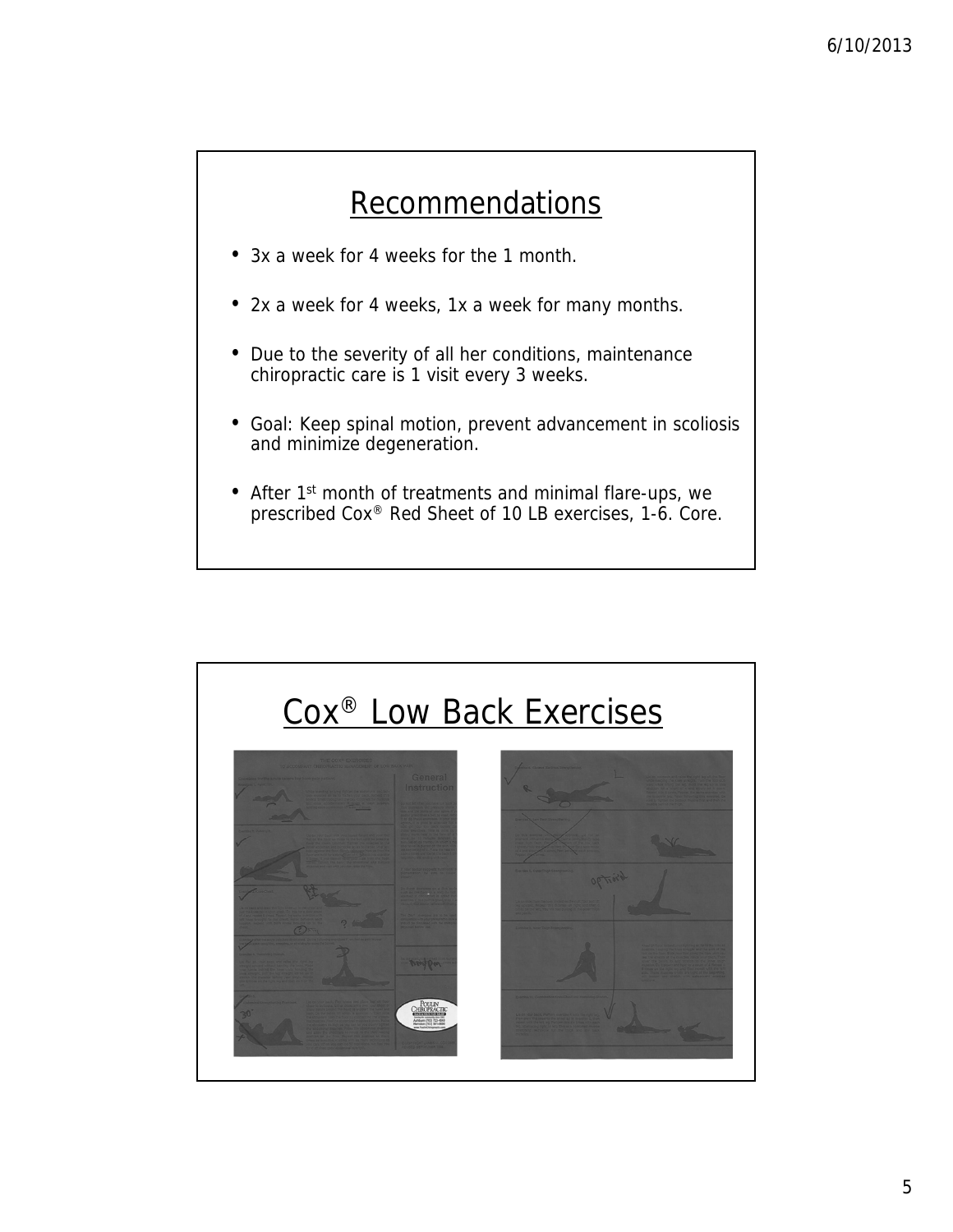

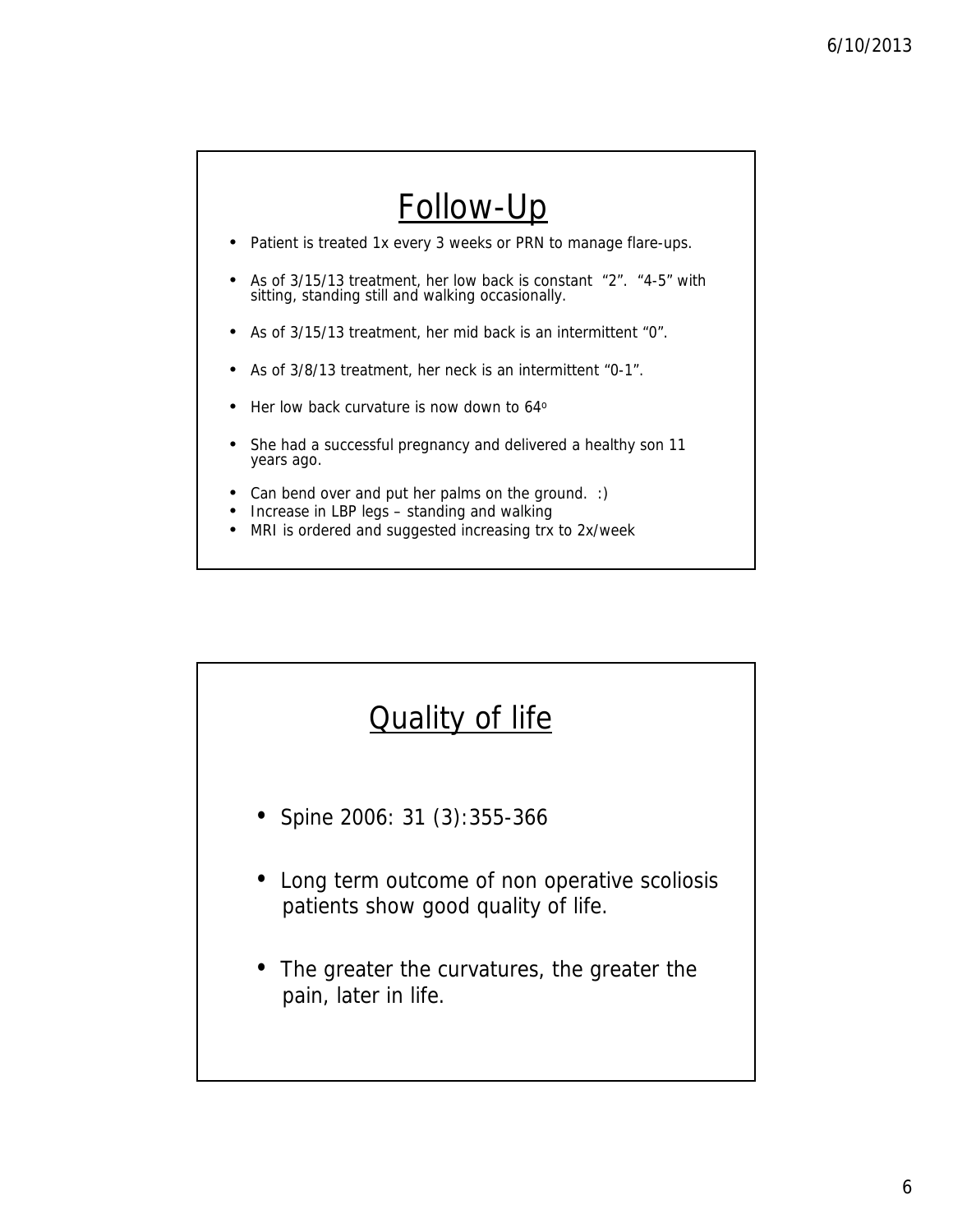# **Homework**

- Icing instructions for home, 20 minutes on and 20 minutes off, as necessary.
- Sleeping with knee elevator between her knees while side sleeping.
- 1500 mg of Calcium Citrate with D3.
- Discat Plus capsules 2 in am and 2 in pm with food.
- Tries to drink 6-8 glasses of water a day.
- Formula 1, (a multi-vitamin, and multi-mineral) 1-2 a day.

![](_page_6_Figure_8.jpeg)